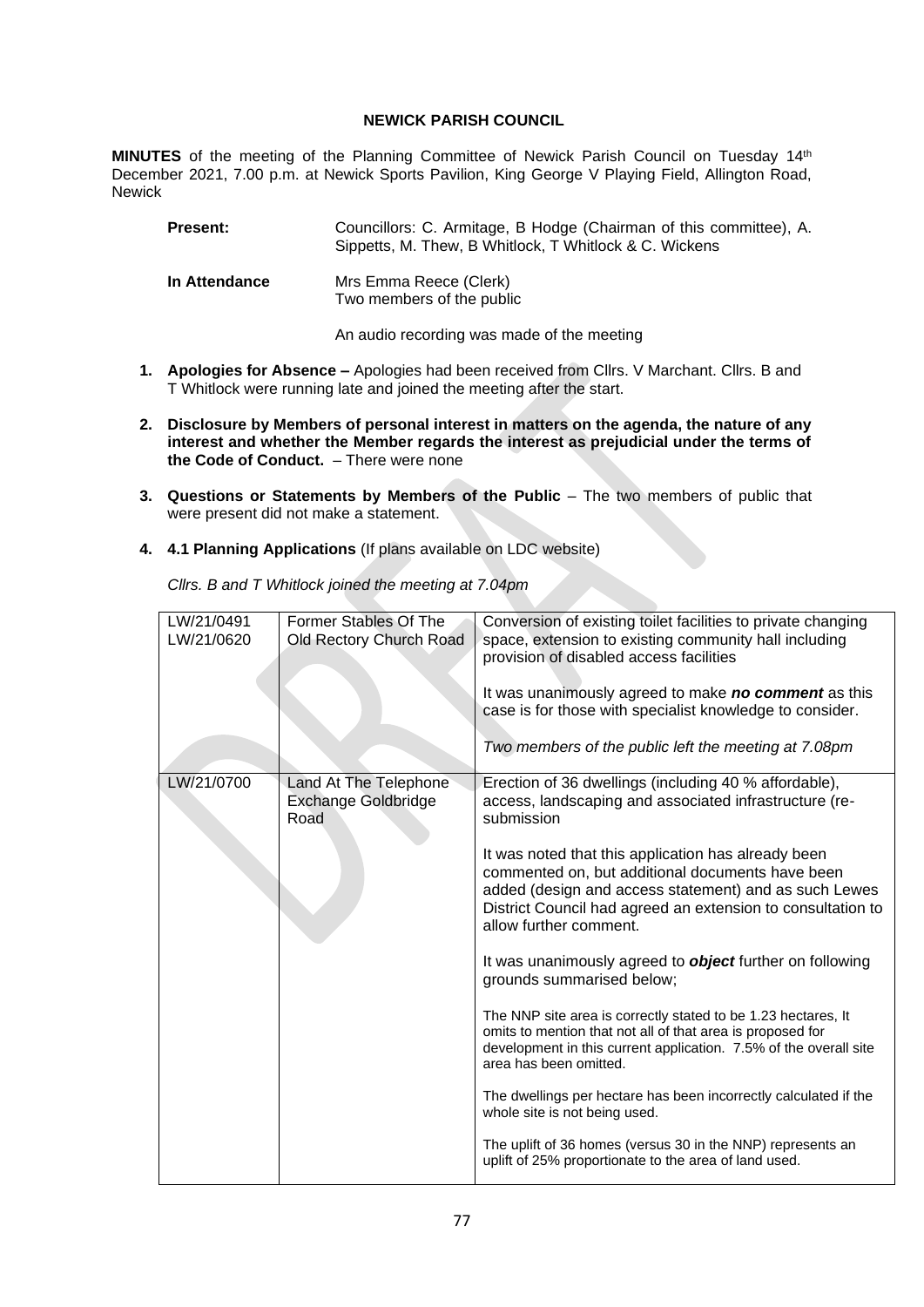|  | It should be noted that both appeals for the adjacent Woods<br>Fruit Farm have now been rejected by PINS on grounds relating<br>to a need to maintain the character of the surrounding area. This<br>is relevant when considering the urban nature of this<br>development in the rural environment of Newick.                                                                                                                                                                                                                                                                                                                                                                                                                                           |
|--|---------------------------------------------------------------------------------------------------------------------------------------------------------------------------------------------------------------------------------------------------------------------------------------------------------------------------------------------------------------------------------------------------------------------------------------------------------------------------------------------------------------------------------------------------------------------------------------------------------------------------------------------------------------------------------------------------------------------------------------------------------|
|  | The moving of the location of the flats is noted BUT they are still<br>3 storeys high at a height greater than 2 storeys. It cannot<br>reasonably be argued that they are using roof space to achieve<br>the 3rd storey and they remain non-compliant with NNP policy<br>HO <sub>1.3</sub>                                                                                                                                                                                                                                                                                                                                                                                                                                                              |
|  | There needs to be sensible co-ordination between the<br>developers of this site and the adjacent Woods Fruit Farm site to<br>ensure that safe and sensible access to Newick's village facilities<br>by foot and bicycle can be achieved from both sites, this has bit<br>been included in this application<br>The footpath available is currently overgrown and unusable. If<br>brought back into use how is access to be controlled, its<br>condition maintained and paid for if it is to be a 'private' footpath?<br>Twittens within Newick are not considered private use only.                                                                                                                                                                      |
|  | The housing mix currently proposed is poor with 71% being 1<br>bedroomed (10 of the 12 flats) as such they are clearly<br>recognisable, contrary to current philosophy. NPC do not<br>believe it to be a coincidence that the vast majority of this<br>housing is contained in 2 blocks of flats that do not accord with<br>the NNP in terms of need and that do not meet the design policy<br>contained in HO1.3. The development is clearly intent of<br>maximising profit over all else. There is an identified need within<br>Newick for bungalows but none have been included in this<br>application. Stair lifts etc have a useful function but are not<br>appropriate or desirable in all circumstances.                                         |
|  | The height of these buildings clearly exceeds that of a 2 storey<br>dwelling, even those that have exaggerated roof heights that can<br>be seen on some of the buildings near to the flats. The<br>statement of conformity with policy HO1.3 contained in para 6.46<br>is factually wrong. The wording used in para 6.45 regarding sub-<br>divided larger buildings helps to confirm this. It is considered<br>that the phrase "the material palette and style of the individual<br>homes does not translate well to sub-divided buildings with a<br>larger form" means it costs more to build!<br>Para 6.46 states what NNP policy HO1.4 refers to regarding<br>suitability to meet the need for the downsizing market but then<br>ignores it further. |
|  | The application does not comply with Policy HO1.5.<br>This is a site that NPC have wanted to be developed for many<br>years, we are however extremely disappointed with the quality of<br>this application and remain absolutely adamant in its<br>recommendation for refusal.                                                                                                                                                                                                                                                                                                                                                                                                                                                                          |

## **4.2 Approvals/Refusals etc –**

The following were noted;

| Reference Number: LW/21/0345 73 Church Road, Newick, East Sussex, BN8 4JZ, | Approved |  |
|----------------------------------------------------------------------------|----------|--|
| Reference Number: LW/21/0346 73 Church Road, Newick, East Sussex, BN8 4JZ, | Approved |  |